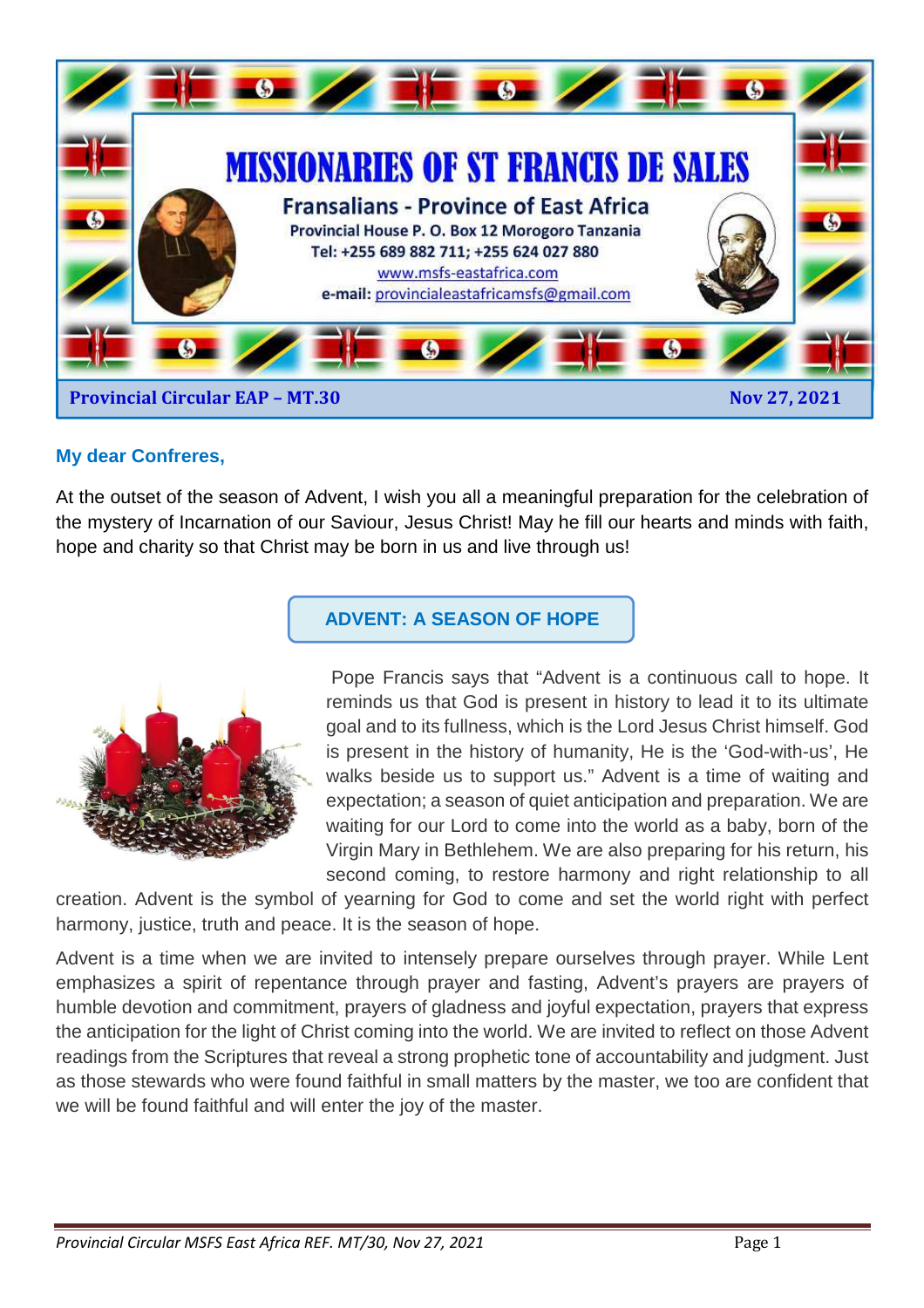During Advent we anticipate the Lord's coming with hope. It is this hope, however faint it may be at times, that keeps us from despair and the darkness of sin and its destructiveness. It is a hope that urges us to be kind, loving and compassionate toward one another. It is a hope that encourages our faith in a merciful God who continues to pour his grace upon us. We don't know when Christ will come again to bring human history to its completion. But we celebrate with gladness the great promise of Advent and we rekindle that positive, joyful spirit within us because we know, as prophet Zechariah prophesied, that the light of Christ will shine on all who sit in darkness and the shadow of death, and He will guide our feet into the way of peace. I wish you all a grace-filled season of Advent!

# **FOR A SYNODAL CHURCH:**

# **COMMUNION, PARTICIPATION, AND MISSION**

The Synod on Synodality is a two-year process of listening and dialogue which began with a solemn opening ceremony in Rome on October 9 and 10, 2021. The Synodal process will conclude in 2023. Pope Francis invites the entire Church to reflect on a theme that is decisive for its life and mission. "It is precisely this path of synodality which God expects of the Church of the third millennium." This journey, which follows in the wake of the Church's on-going "renewal" proposed by the Second Vatican Council, is both a gift and a task: by journeying together and reflecting together on the journey that has already been made, the Church will be able to learn through her



experience which processes can help her to live communion, to achieve participation, to open herself to mission.

The ecclesiology of the People of God is the core idea behind the Synod which was first introduced by Vatican Council II and has been emphasized many times by Pope Francis. This idea implies that the relationship between the People of God and the Church is not hierarchical anymore, that it is differentiated and complementary. It implies that bishops need religious and laypeople to accomplish their mission in the Church. The Synod is expected to enhance co-responsibility at all realms of the Church.

The novelty of the Synod is that it has involved theologians in the process of listening and discernment aimed at creating this new Synodal Church and the inclusion of theological reflection in the structures of the Church. In this way we don't have a theological reflection on one side, and people, on the other. It helps the Church to implement the decisions of the Synod into the real structures of the Church. It will bring about a new "ecclesial culture". Synodality is about diversity. We hope for a real dialogue between different sensibilities in the Church, through a consensus process.

I request you to kindly actively participate in the Synodal meetings of your respective dioceses and parishes to bring about a new ecclesial culture in the Church.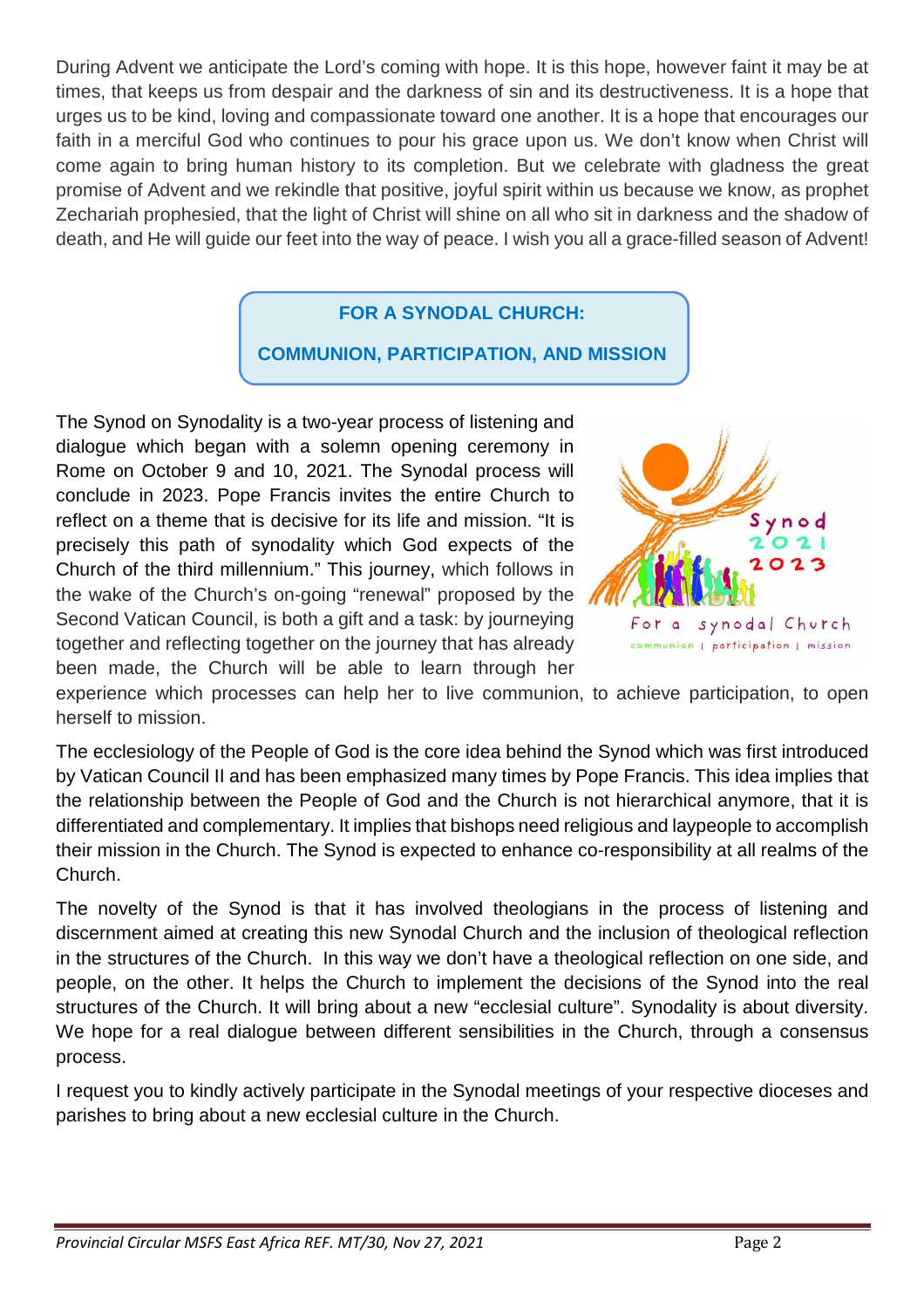## **EXTRAORDINARY GENERAL CHAPTER 2022:**

# **FOUR PAPERS FOR STUDY AND REFLECTION**

Very Rev. Fr. Abraham Vettuvelil, our Superior General writes: In the light of the decisions of the XX General Chapter 2019, with the theme 'MSFS, Wake up to the Basics', we are doing our best to study the basics of our Congregational life with a focus on the history, Spirit of the Founder, Charism, and the Principles implied in our Constitution and General Directory. It is an opportunity to continually educate us on our identity as MSFS, and the values and heritage of our Congregation. We hope this exercise will give us a deeper awareness of our basics. This will hopefully wake us up in turn to deepen our understanding of the basics of our consecrated life as MSFS and apply them in our apostolates and life in communities.

The objective of studying and reflecting on these documents (personally and communally) is: To gather different perspectives (including those not included in the documents) in order to make it comprehensive, focused, and relevant for application in today's context.

After personal study of the documents, confreres come together as a community (local or apostolic) to discuss the outcome of your personal study. After discussion in the community, please respond to the two questions:

- 1. What observations and comments would you like to add to make this document more focused and relevant for our times?.
- 2. Indicate what aspects of the Founder's Spirit need to be highlighted and applied today in our ministries, apostolates, and community life?

In short, we follow these four steps:

- 1. Personal study and reflection of the document
- 2. Discussion on the outcome of the study in the community level
- 3. Responding to the questions based on the document.
- 4. The Provincial/Mission Superior will collate the responses and send them to the Secretary General of the Chapter.

**NEW PROVINCIAL ADMINISTRATIONS** 

## **Visakhapatnam Province**

- Fr. Baviri Suresh Babu : Provincial Superior
- Fr. Pathuppallil Manoj: Provincial Councillor for Formation
- 
- 
- 
- 
- Fr. Kurella Vijaya Sekhar: Provincial Councillor for Mission
- Fr. Mallela Joji: Provincial Councillor for Education
- Fr. Jaddu Joseph: Provincial Councillor for Social and Innovative Ministries
- Fr. Gade Bhaskar Reddy: Provincial Bursar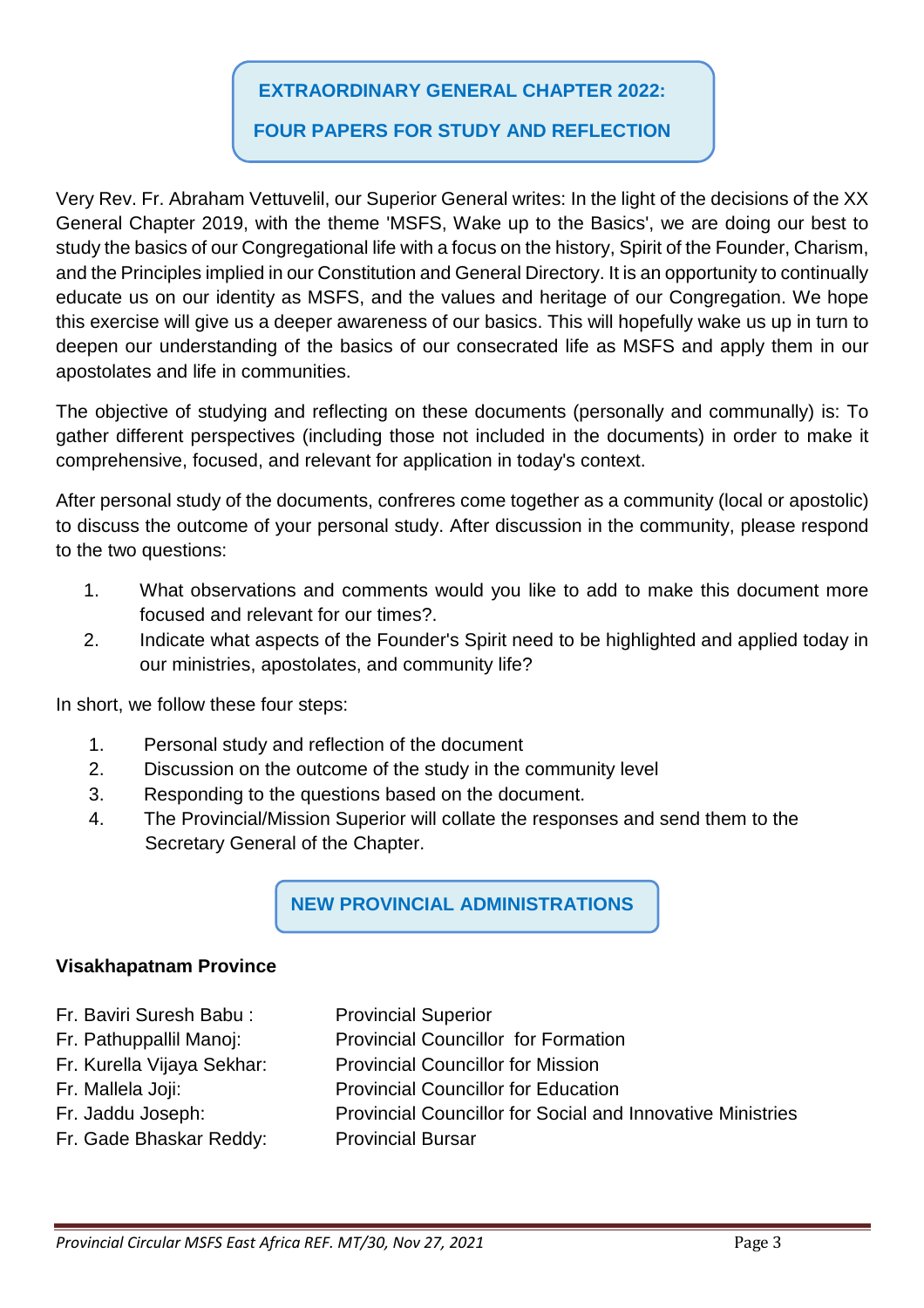## **English Province**

Fr. Benny Valiyavettil: Provincial Superior Fr. Paul Gonsalves: Provincial Councillor and Admonitor Fr. Thomas Kulandaisamy: Provincial Councillor Fr. Terry McGrath: Provincial Bursar

## **Southern African Region**

| Fr. Baiju Mundackal:      | <b>Regional Superior</b>   |
|---------------------------|----------------------------|
| Fr. Job Karikkampally:    | <b>Regional Councillor</b> |
| Fr. Shiju Poomarathinkal: | <b>Regional Councillor</b> |
| Fr. Shibu Parampuzhayil:  | <b>Regional Bursar</b>     |

We offer them our best wishes and prayers!

 **ST. FRANCIS DE SALES MINOR SEMINARY, BUWOOYA** 

An informal opening of St. Francis de Sales Minor Seminary at Buwooya, in the Diocese of Lugazi, Uganda took place on November 11, 2021. Rev. Fr. Mathew Thazahthukunnel, Provincial Superior of East Africa presided over the Holy Eucharistic Celebration. There are 12 postulants and 14 aspirants in the seminary. The official opening of the seminary is expected to take place in January 2022. We thank and appreciate Fr. Francis Kallikatt, Fr. Jose Eriyanickal and Bro. Leo who supervised the construction of the

Seminary. May God bless them!



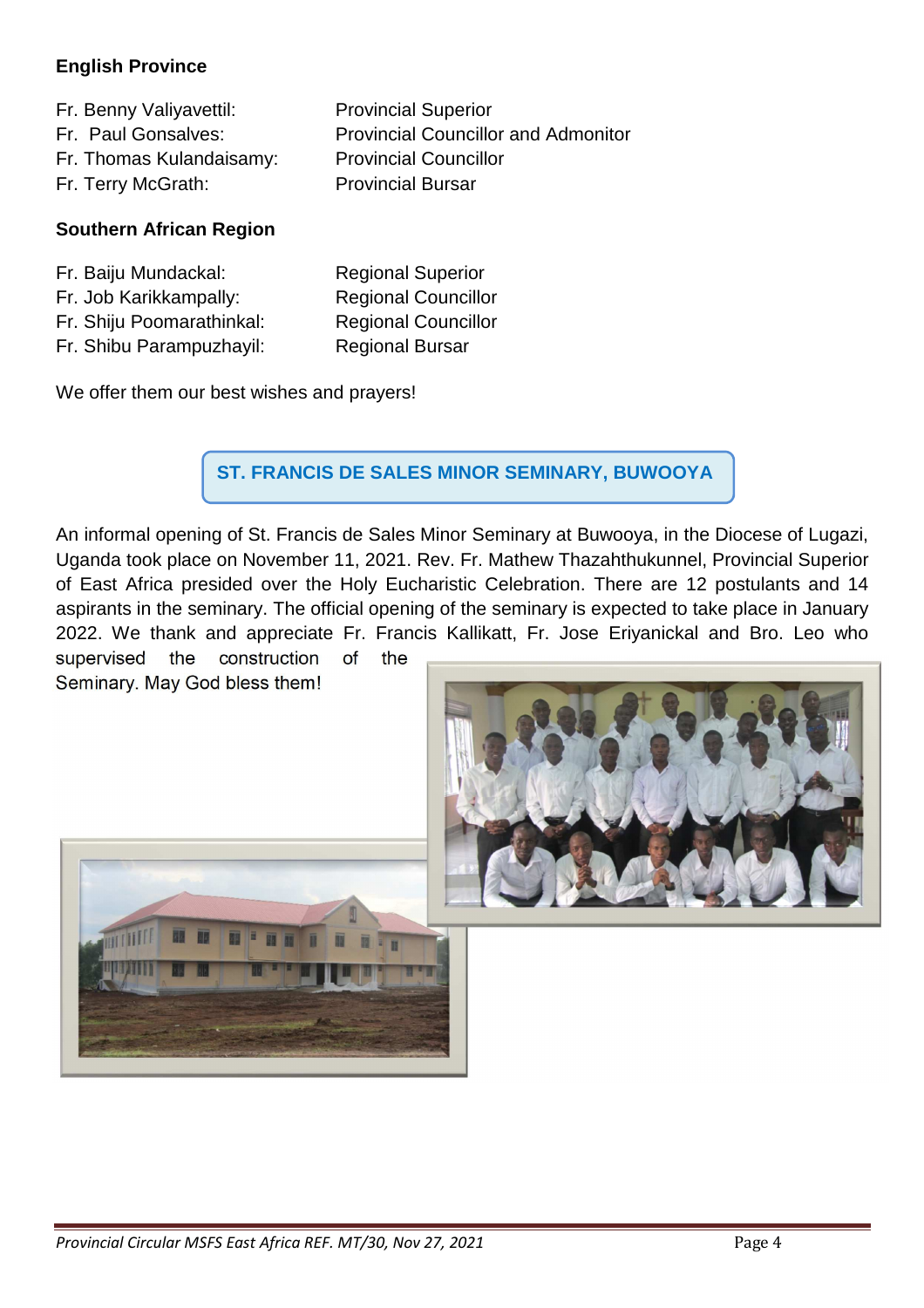## **NEW PARISHES**

## **ST. ANTHONY OF PADUA, JAMAICA**

St. Francis de Sales Parish at Mkuza (Archdiocese of Dar es Salaam) has given birth to yet another Parish: St. Anthony of Padua Parish at Jamaica which is three kms. away from Mkuza. It was a substation of Mkuza Parish and was established by Fransalians. The opening of the new parish took place on 15th August 2021. The new parish has two sub-stations and is administered by a diocesan priest belonging to the Neo-Catechumanate. This is the second parish bifurcated from Mkuza Parish. Hearty Congratulations to Fr. Pius Kochuparampil, Fr. Japhet Kirimi and all the Fransalians who served Mkuza parish in the past.

## **ST. FRANCIS DE SALES PARISH, LUKOBE**



November 21, 2021 was a joyous day for the people of Lukobe as well as for the Fransalians as the sub-parish of Lukobe was raised to a Parish by his Lordship Lazarus Msimbe, SDS, the Bishop of Morogoro.

The new parish was bifurcated from St. Monica Parish, Kihonda. Fransalians were taking care of this sub-parish for the last 28 years.

Fr. Sunny Mattathil was installed as the Parish Priest of the new parish. The parish has 3.500 Faithful. The Presbytery also was blessed on the same day. Hearty congratulations to all the Fransalians who developed Lukobe sub-parish in such a way that it could become a Parish!

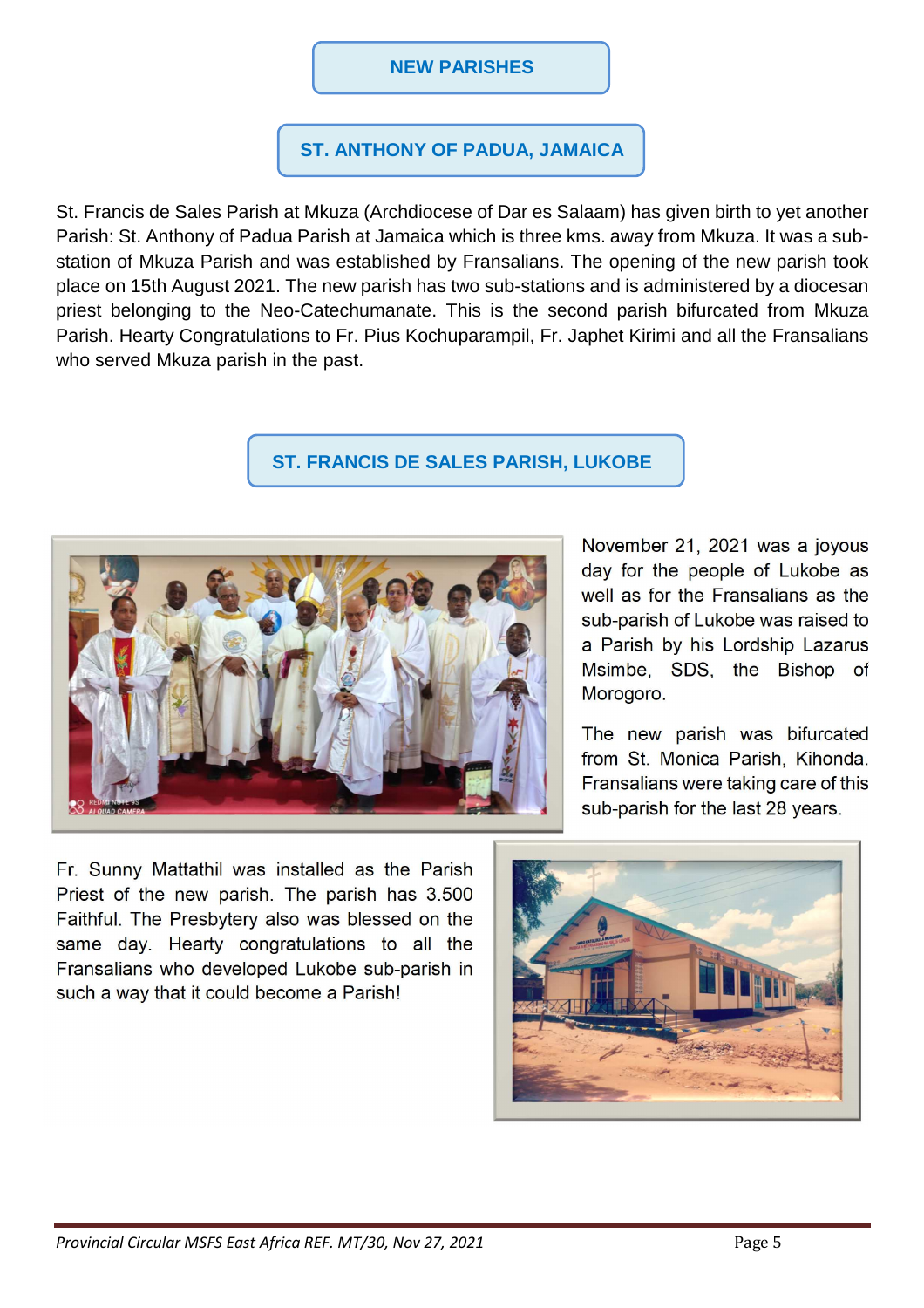# **PERPETUAL PROFESSION AND DIACONATE**



The Kola Fransalian community was indeed filled with joy and happiness as four of the brothers - Bro. Edward Mgagi and Bro. Avil Veigas from the East Africa Province and Bro. M. Level Winner Raj and Bro. S. Jerald from the South East India Province – made their final commitment to the Lord. On the following day they were ordained as Deacons. The perpetual profession ceremony was held in Kola Fransalian community Chapel, on 22nd October 2021. The Holy Eucharistic celebration was presided over by Rev. Fr. K. Ignaci Muthu MSFS, the Provincial Superior of South East

India Province, together with Rev. Fr. Mathew Thazhathukunnel MSFS, the Provincial Superior of East Africa Province. Rev. Fr. K. Ignaci Muthu, MSFS, received the Vows and welcomed them to the Congregation.

On 23rd October 2021, the ceremony of Diaconate ordination was held in the Jordan University College Chapel, Morogoro. Rt. Rev. Dr. Lazarus Msimbe, SDS, officiated the Holy Eucharistic celebration during which thirteen brothers, including four of our brothers, from various Congregations were ordained deacons. We congratulate the newly ordained deacons for their decision to accept the call of God. (Reported by Bro. Arun Raj MSFS)

#### **GRADUATION OF CATECHISTS**

After three months of intensive catechetical training, thirty-one Catechists graduated in Lumen Christi Institute, Arusha on 20th November, 2021. The Holy Mass was presided over by Rt. Rev. Prosper Lyimo, the Auxiliary Bishop of the Catholic Archdiocese of Arusha along with all the staff members of LCI. During the Eucharistic celebration the Catechists were awarded certificates



of completion. In a meaningful ceremony after the homily, Bishop blessed and commissioned them officially for their ministry. The graduated Catechists hail from the various dioceses in Tanzania or Kenya. The Bishop appreciated Lumen Christi Institute for organizing catechetical courses since 2012 for the effective evangelization of the people of Tanzania and the neighbouring countries. In his homily Bishop reminded the catechists about the importance of holding on to one's faith and their call to serve and to be the shining light of the Gospel in their families and in the parishes or sub-stations. The mass was followed by a family dinner for which the entire LCI community came together. The programme ended with a thanksgiving speech by Fr. Thomas Kochalumchuvattil, the director of LCI and 'Risale' by the Catechists. (Reported by Fr. Thomas Kochalumchuvattil MSFS)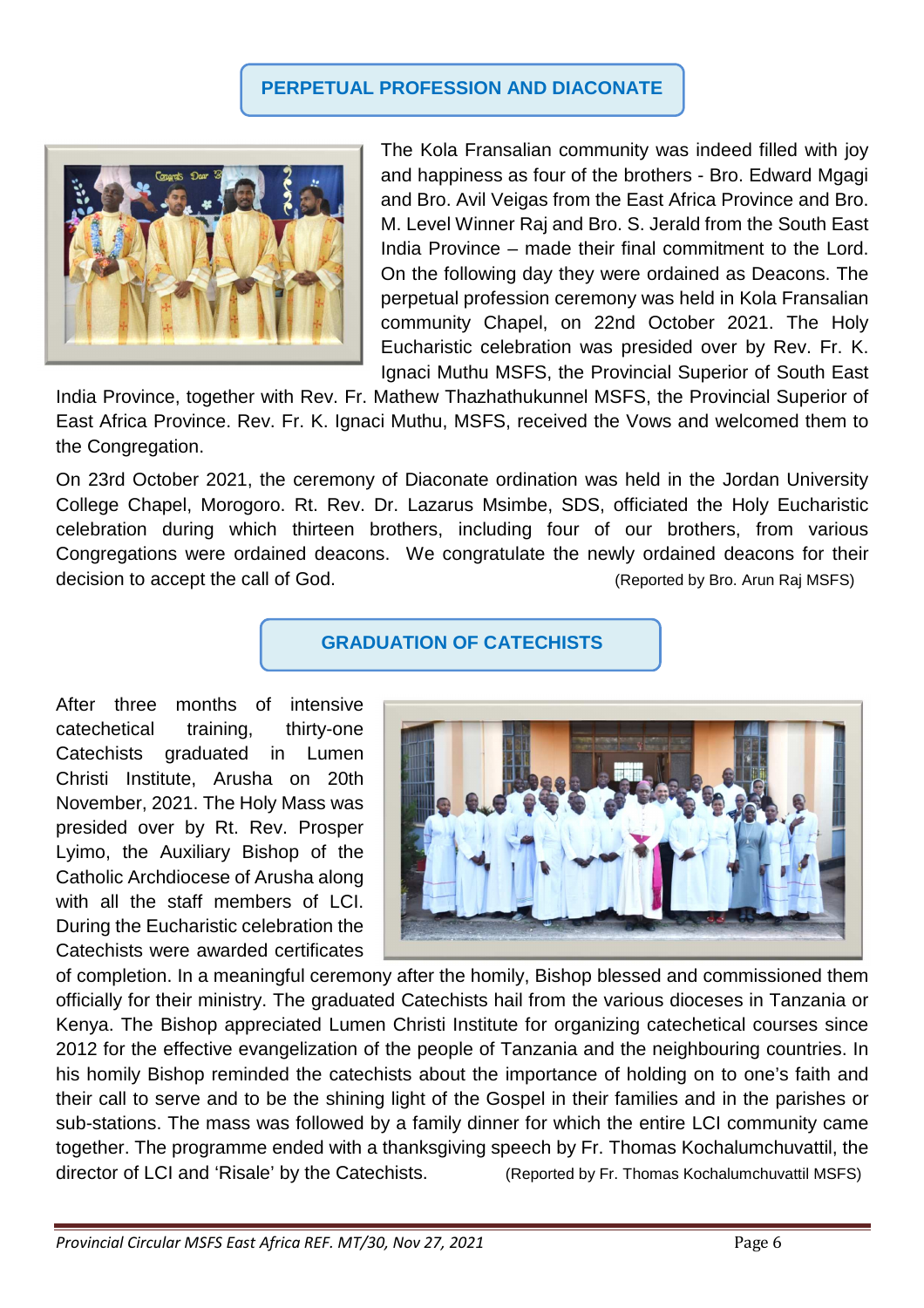#### **GRATITUDE TO FR. PADRE PIO MSFS**

The Province of East Africa thanks and appreciates Fr. Padre Pio MSFS of Southern African Region for serving the Province of East Africa for eight months immediately after his Ordination. We appreciate his commitment and love for pastoral activities in Ibihwa Parish. He left for South Africa in October. We offer him our best wishes and prayers for his ministry in Southern African Region.

**GRATITUDE TO BRO. LEO** 

Bro. Leo Cheruvil, a Patrician Brother, was rendering his services in the Missions of the Province of East Africa for the last five years. He was instrumental in developing our SFS School at Iyolwa, and SFS Seminary, at Buwooya, Uganda. We thank and appreciate his commitment and expertise in construction and technical matters which were of great help in the constructions of the school and the seminary buildings. As he bids farewell to us, we wish him God's abundant blessing for his new ministry at Meru, Kenya.

**STEWARDSHIP FORUM MEETING** 

The Stewardship Forum meeting and Budget session for 2022 will be held at the Provincial House on December 16, 2021. I request all the members of the forum to kindly attend the meeting.

**MEETING OF REGENTS** 

A meeting of Regents will be held on December 29, 2021 in Lumen Christi Institute. I kindly request all our regents to attend the meeting.

 **SILVER JUBILEE CELEBRATION** 

The Silver Jubilee celebration of our Fathers Sunny Vettickal, Francis Kallikatt, Kurian Kollapallil and Reji Pendanath will take place at Fransalian House, Kola on January 05, 2022. Hearty welcome to all!

**HEARTY WELCOME** 

**Fr. Innocent Ngowi** returned to the Province on November 04, 2021 after completing his Master's studies on 'Marriage and Family Counselling'.

**Fr. Thomas Chozhithara**, the Director of MDO visited the Province from October 28 to November 21. He also took some classes at LCI.

**Mr. Stephen Zimmerman**, a long time collaborator of Fransalians in East Africa came to Tanzania on November 02, 2021. He will be with us until March 2022.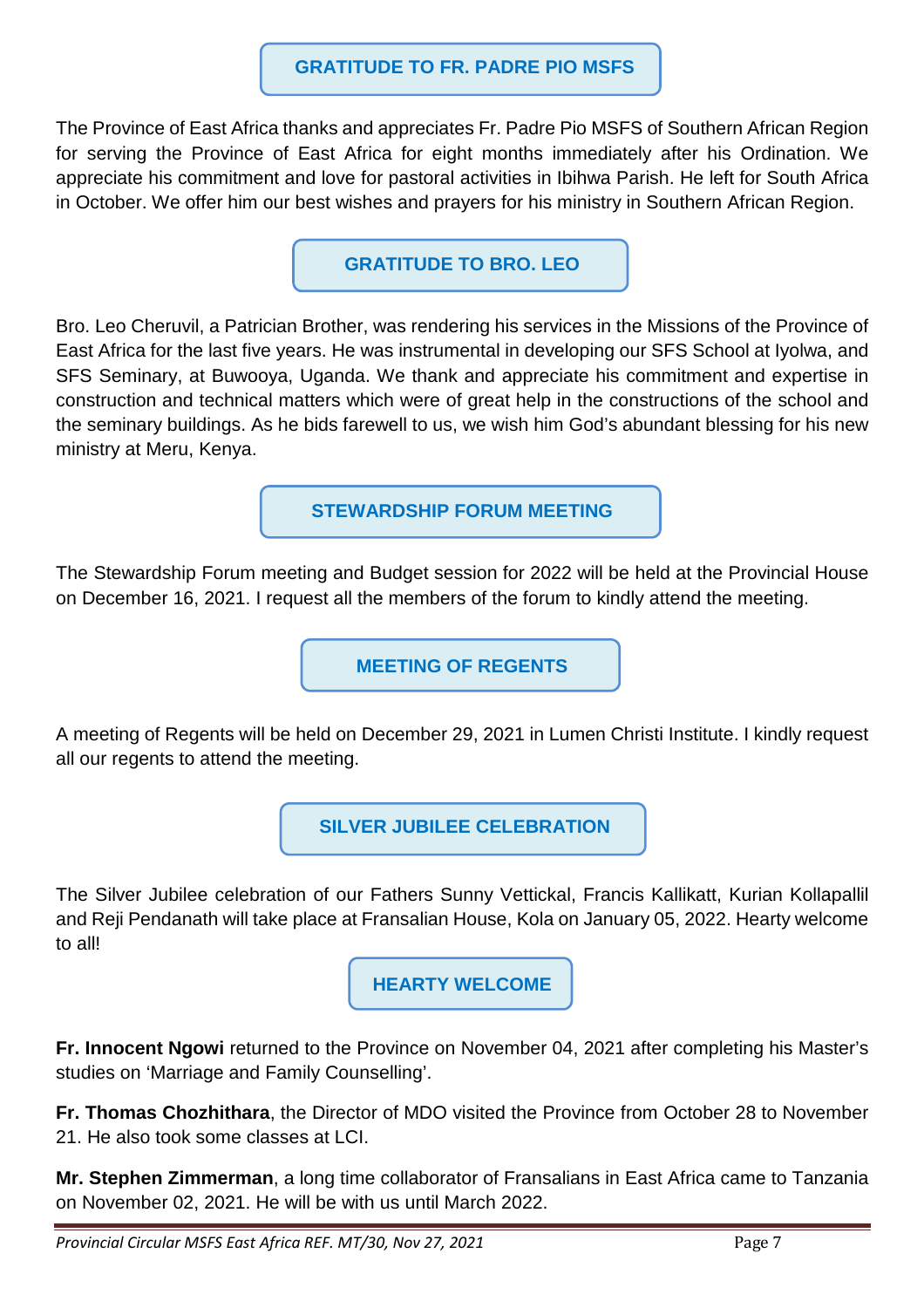Frederick Bwoba, a second year theologian at Kola, left the Congregation for good. We wish him all the best and prayers for his future life.

# **APPOINTMENTS**

**Fr. Innocent Ngowi** is appointed as the Director and Superior of Fransalian Pastoral Centre, Ndagani with effect from December 15, 2021.

**Fr. Aristides Danda** is appointed as the Assistant Director and Bursar of Fransalian Pastoral Centre with effect from October 01, 2021. He also will pursue his Masters in Religion at Chuka University.

**HOLIDAYS** 

- Fr. Reji Pendanath: November 02 December 12 Fr. Sijo Pendanath: November 02 – December 12 Fr. Martin Pendanath: November 02 – December 12 Fr. Sunny Vettickal: November 12 – December 15 Fr. Sebastian Nirappel: November 13 – December 27 Fr. Gerald Mabiriizi: November 23 – December 23 Fr. A. Robert: November 27 – December 20
- Fr. Michael Mwangi: November 27 December 27
- Fr. Joseph Kayanja: December 15 January 15

**OBITUARY**

**Mrs. Elikutty (96),** paternal aunt of Fr. Johnson Pathiyil, passed away on 19.10.2021.

# **May God grant her eternal life!**